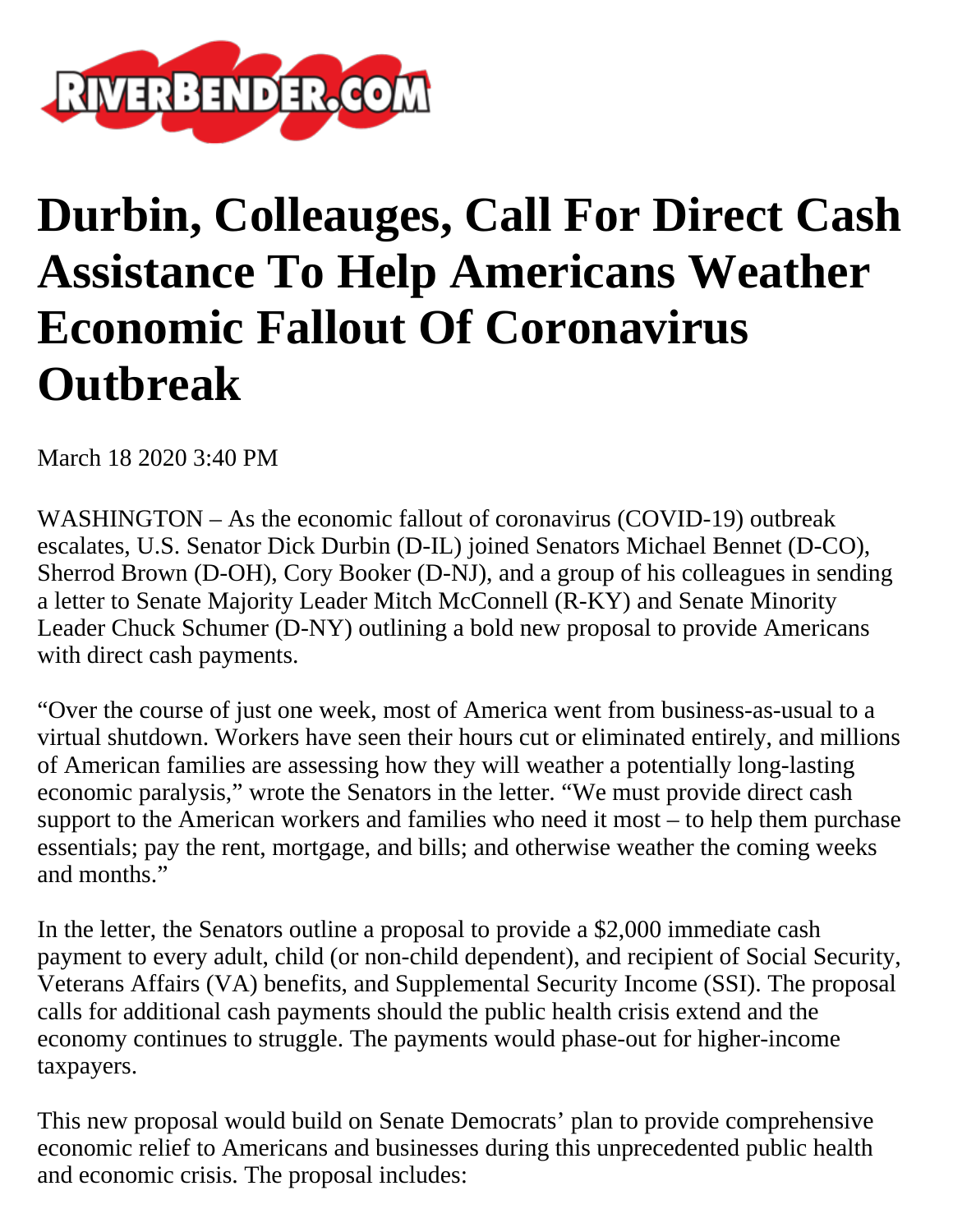Immediate Payment:

- \$2,000 payment for every:
- Adult, including those who receive Social Security, VA, or SSI benefits
- Child and non-child dependent  $\bullet$
- Eligibility:
- Workers who filed for Tax Year 2019
- Non-filers who file an Individual Income Tax Return (1040) separately
- Does not include higher-income taxpayers, with a phase-out rate of 5% of the aggregate credit amount starting at higher incomes

Second Payment:

- $\bullet$  \$1,500 payment if:
- The public health emergency continues into July, as certified by the Secretary of Health and Human Services, and the Secretary of the Treasury makes an Economic Turmoil Designation
- OR the unemployment in June is at least 1 percentage point higher than the threemonth moving average from December 2019 to February 2020
- Half payment of \$750 per person if the June unemployment rate is 0.5 percentage point above the December 2019 – February 2020 average

Additional Quarterly Payments:

- \$1,000 per quarter if:
- The Treasury Secretary makes an Economic Turmoil Designation and the unemployment rate in the last month of the previous quarter is up at least 1 percentage point compared to the December-February average
- Half payment of \$500 if the unemployment rate remains at least 0.5 percentage points above December 2019 – February 2020
- Payments continue quarterly until unemployment falls to within 0.5 percentage points of levels from December 2019 – February 2020.

Along with Durbin, Bennet, Brown, and Booker, the letter was also signed by Senators Chris Murphy (D-CT), Brian Schatz (D-HI), Angus S. King, Jr. (I-ME), Richard